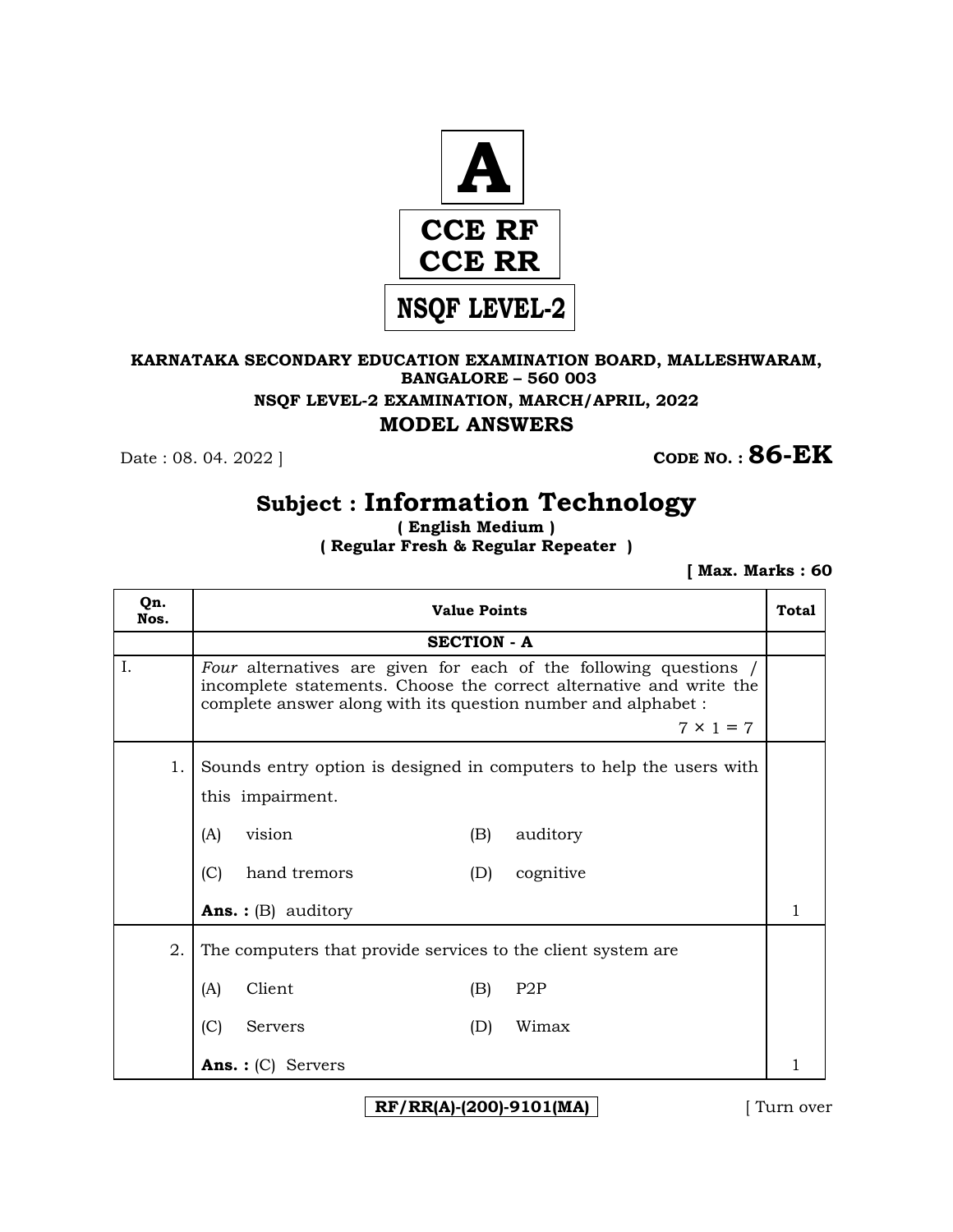| Qn.<br>Nos. | <b>Value Points</b>                                                                                                                         |   |  |
|-------------|---------------------------------------------------------------------------------------------------------------------------------------------|---|--|
| 3.          | The text or image included at the top of the page which repeats in all<br>the pages of the document is                                      |   |  |
|             | page down<br>(A)<br>(B)<br>page up                                                                                                          |   |  |
|             | (C)<br>footer<br>header<br>(D)                                                                                                              |   |  |
|             | Ans.: (D) header                                                                                                                            | 1 |  |
| 4.          | Page break option is available in this tab.                                                                                                 |   |  |
|             | references<br>(A)                                                                                                                           |   |  |
|             | page layout<br>(B)                                                                                                                          |   |  |
|             | view<br>(C)                                                                                                                                 |   |  |
|             | review<br>(D)                                                                                                                               |   |  |
|             | <b>Ans.:</b> $(B)$ — page layout                                                                                                            | 1 |  |
| 5.          | On selecting which of the following, the first character in the first<br>word of the selected sentence will be converted to capital letter. |   |  |
|             | (B)<br>(A)<br>Sentence case<br>Lower case                                                                                                   |   |  |
|             | (C)<br>Capitalize each word case<br>(D)<br>Change case                                                                                      |   |  |
|             | Ans.: (A) Sentence case                                                                                                                     | 1 |  |
| 6.          | The default view in spreadsheet software is                                                                                                 |   |  |
|             | page layout view<br>(A)                                                                                                                     |   |  |
|             | (B)<br>custom view                                                                                                                          |   |  |
|             | normal view<br>(C)                                                                                                                          |   |  |
|             | full screen view<br>(D)                                                                                                                     |   |  |
|             | <b>Ans.</b> : $(C)$ normal view                                                                                                             | 1 |  |
| 7.          | 'Defines Names' group is available in this tab                                                                                              |   |  |
|             | insert<br>(A)                                                                                                                               |   |  |
|             | references<br>(B)                                                                                                                           |   |  |
|             | home<br>(C)                                                                                                                                 |   |  |
|             | formula<br>(D)                                                                                                                              |   |  |
|             | <b>Ans.</b> : (D) formula                                                                                                                   | 1 |  |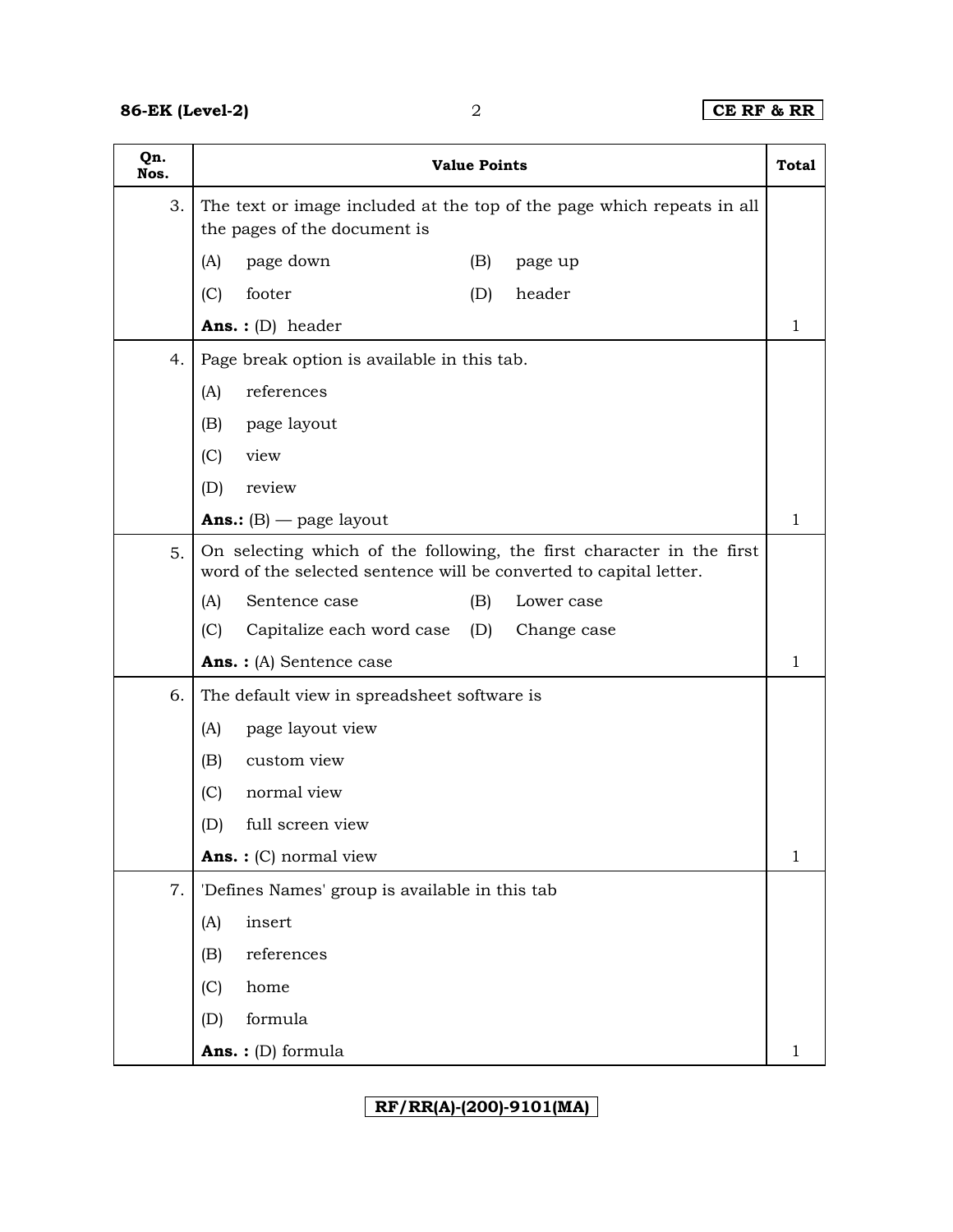| Qn.<br>Nos. | <b>Value Points</b>                                                         |              |  |  |  |  |
|-------------|-----------------------------------------------------------------------------|--------------|--|--|--|--|
| II.         | $3 \times 1 = 3$<br>Fill in the blank with suitable answer:                 |              |  |  |  |  |
| 8.          | Expanded form of DSL is                                                     |              |  |  |  |  |
|             | Ans.: Digital Subscriber Line                                               | 1            |  |  |  |  |
| 9.          | The data is broken up into bits of same sized pieces are                    |              |  |  |  |  |
|             | called $\ldots\ldots\ldots\ldots\ldots\ldots\ldots\ldots$ .                 |              |  |  |  |  |
|             | Ans: pockets                                                                | $\mathbf{1}$ |  |  |  |  |
| 10.         | Relational : Data is stored in multiple tables : : Flat :                   |              |  |  |  |  |
|             | Ans.:<br>Data is stored in a single table                                   | 1            |  |  |  |  |
| III.        | Functions of spreadsheet are given in <b>Column-A</b> and their options are |              |  |  |  |  |
|             | given in <b>Column-B</b> . Match them and write answer with alphabet :      |              |  |  |  |  |
|             | $4 \times 1 = 4$                                                            |              |  |  |  |  |
| 11.         | Match the following:                                                        |              |  |  |  |  |
|             | Column-A<br>Column-B                                                        |              |  |  |  |  |
|             | Adding the values of cells a) toggle case<br>i)<br>automatically            |              |  |  |  |  |
|             | Arrange selected data<br>$\overline{11}$<br>b) freeze panes                 |              |  |  |  |  |
|             | iii) Extract particular data<br>c) font size                                |              |  |  |  |  |
|             | Row/column remains<br>iv)<br>d)<br>autosum<br>constant                      |              |  |  |  |  |
|             | e) page break                                                               |              |  |  |  |  |
|             | sort<br>1)                                                                  |              |  |  |  |  |
|             | filter<br>g)                                                                |              |  |  |  |  |
|             | Ans.:                                                                       |              |  |  |  |  |
|             | d)<br>autosum<br>i)                                                         | $\mathbf{1}$ |  |  |  |  |
|             | $\mathbf{ii}$<br>f<br>sort                                                  | $\mathbf{1}$ |  |  |  |  |
|             | filter<br>iii)<br>g)                                                        | $\mathbf{1}$ |  |  |  |  |
|             | freeze panes<br>iv)<br>b)                                                   | $\mathbf{1}$ |  |  |  |  |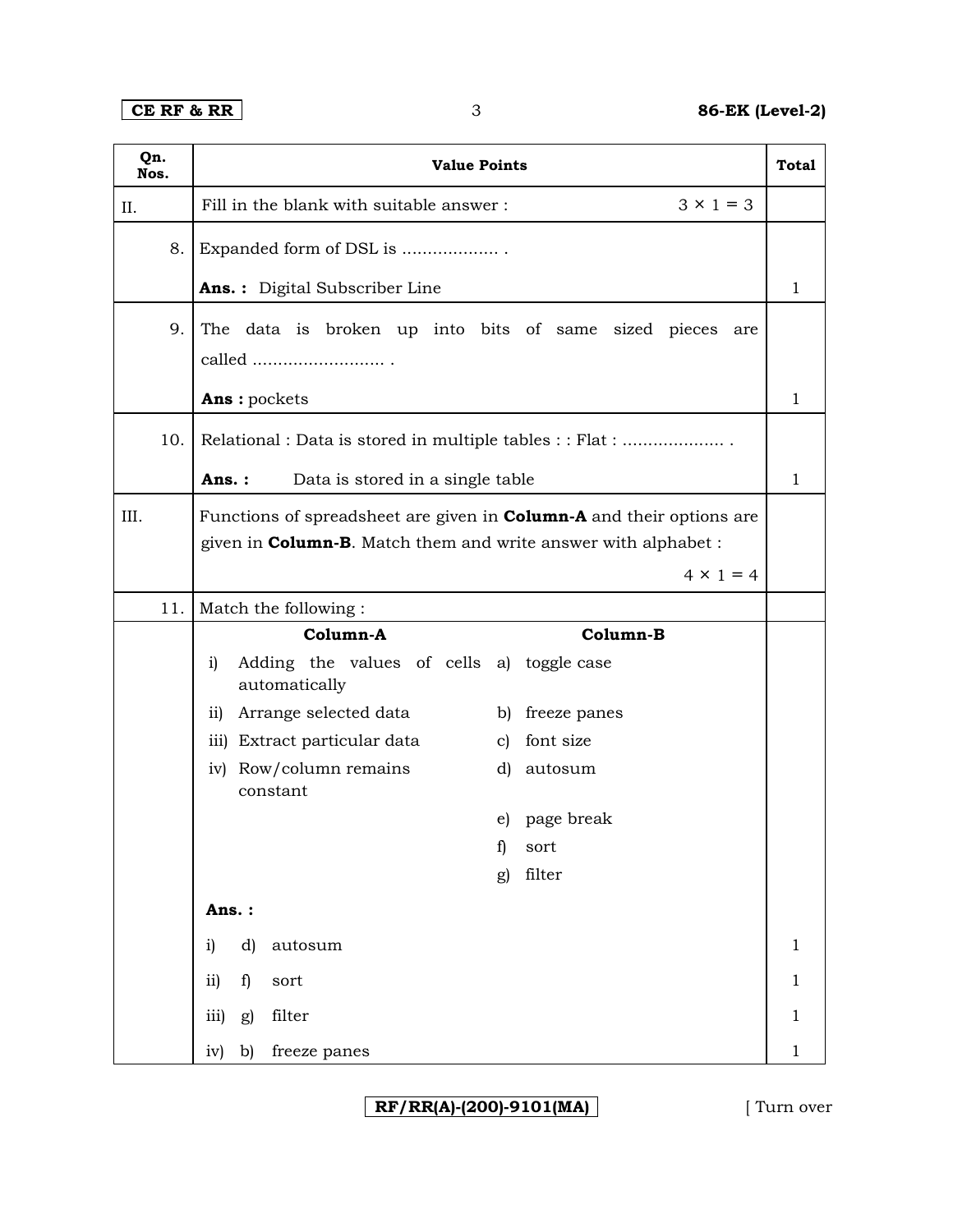| Qn.<br>Nos. | <b>Value Points</b>                                                                                                                        |              |  |  |  |  |
|-------------|--------------------------------------------------------------------------------------------------------------------------------------------|--------------|--|--|--|--|
| IV.         | Answer the following questions:<br>$6 \times 1 = 6$                                                                                        |              |  |  |  |  |
| 12.         | What is computer network?                                                                                                                  |              |  |  |  |  |
|             | Ans.:                                                                                                                                      |              |  |  |  |  |
|             | Computer network is a collection of computers and hardware<br>components connected to share resources and information.                     | 1            |  |  |  |  |
| 13.         | Write the procedure to save a document as template in word<br>processing software.                                                         |              |  |  |  |  |
|             | Ans.:                                                                                                                                      |              |  |  |  |  |
|             | Click File $\rightarrow$ Save As/Save<br>⅓                                                                                                 |              |  |  |  |  |
|             | Select word template from save type dropdown list.<br>$\frac{1}{2}$                                                                        | $\mathbf{1}$ |  |  |  |  |
| 14.         | What is the function of toggle case in word processing software?                                                                           |              |  |  |  |  |
|             | Ans.:                                                                                                                                      |              |  |  |  |  |
|             | The small letters in the selected text will be converted into capital<br>letters and capital letters will be converted into small letters. |              |  |  |  |  |
| 15.         | Why do we use filter option in spreadsheet software?                                                                                       |              |  |  |  |  |
|             | Ans.:                                                                                                                                      |              |  |  |  |  |
|             | Filter is used for extracting particular data using some conditions in<br>spreadsheet.                                                     | 1            |  |  |  |  |
| 16.         | Write the advantages of using autosum in spreadsheet software.                                                                             |              |  |  |  |  |
|             | Ans. :                                                                                                                                     |              |  |  |  |  |
|             | Add values automatically without writing formula.                                                                                          |              |  |  |  |  |
|             | Which saves time & effort of a computer user.<br>(Any one)                                                                                 | 1            |  |  |  |  |
| 17.         | Name the group and tab of share workbook option in spreadsheet.                                                                            |              |  |  |  |  |
|             | Ans.:                                                                                                                                      |              |  |  |  |  |
|             | $\frac{1}{2}$<br>change group                                                                                                              |              |  |  |  |  |
|             | review tab<br>$\frac{1}{2}$                                                                                                                | 1            |  |  |  |  |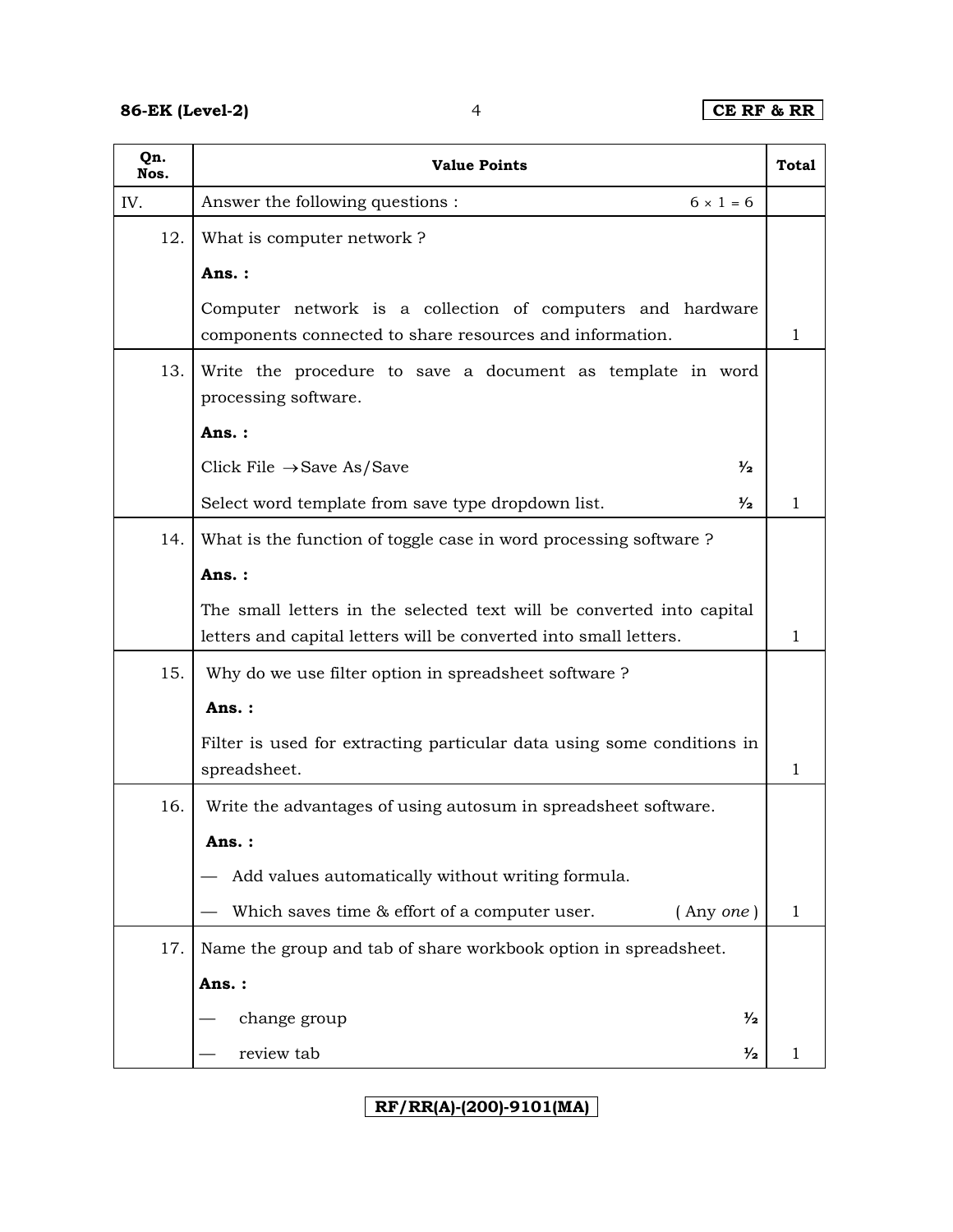| Qn.<br>Nos. | <b>Value Points</b>                                                                   |                      |  |  |  |  |
|-------------|---------------------------------------------------------------------------------------|----------------------|--|--|--|--|
| V.          | $5 \times 2 = 10$<br>Answer the following questions :                                 |                      |  |  |  |  |
| 18.         | Write any two websites that offer free clipart.                                       |                      |  |  |  |  |
|             | Ans.:                                                                                 |                      |  |  |  |  |
|             | www.openclipart.org                                                                   | 1                    |  |  |  |  |
|             | www.pdclipart.org                                                                     | 1                    |  |  |  |  |
|             | www.clker.com                                                                         |                      |  |  |  |  |
|             | $($ Any $two)$<br>www.wpclipart.com                                                   | $\overline{2}$       |  |  |  |  |
|             | <b>OR</b>                                                                             |                      |  |  |  |  |
|             | Write any two advantages of using clipart in a word document.                         |                      |  |  |  |  |
|             | Ans.:                                                                                 |                      |  |  |  |  |
|             | clipart can help in making a document look colourful                                  |                      |  |  |  |  |
|             | makes a document presentable                                                          | 1                    |  |  |  |  |
|             | clipart can be used to create greeting cards.<br>$($ Any $two)$                       |                      |  |  |  |  |
| 19.         | Mention any four different chart types available in spreadsheet                       |                      |  |  |  |  |
|             | software.                                                                             |                      |  |  |  |  |
|             | Ans. :                                                                                |                      |  |  |  |  |
|             | Bar charts                                                                            |                      |  |  |  |  |
|             | Pie charts                                                                            |                      |  |  |  |  |
|             | Line charts                                                                           |                      |  |  |  |  |
|             | XY (scatter) charts                                                                   |                      |  |  |  |  |
|             | Column charts                                                                         | $4\times\frac{1}{2}$ |  |  |  |  |
|             | area charts<br>(Any four)                                                             | 2                    |  |  |  |  |
| 20.         | Write the procedure to insert a movie clip into the digital presentation<br>software. |                      |  |  |  |  |
|             | Ans.:                                                                                 |                      |  |  |  |  |
|             | Click movie option under media clips group in Insert tab.                             |                      |  |  |  |  |
|             | Select movie from file, browse movie click & click OK.                                | 2                    |  |  |  |  |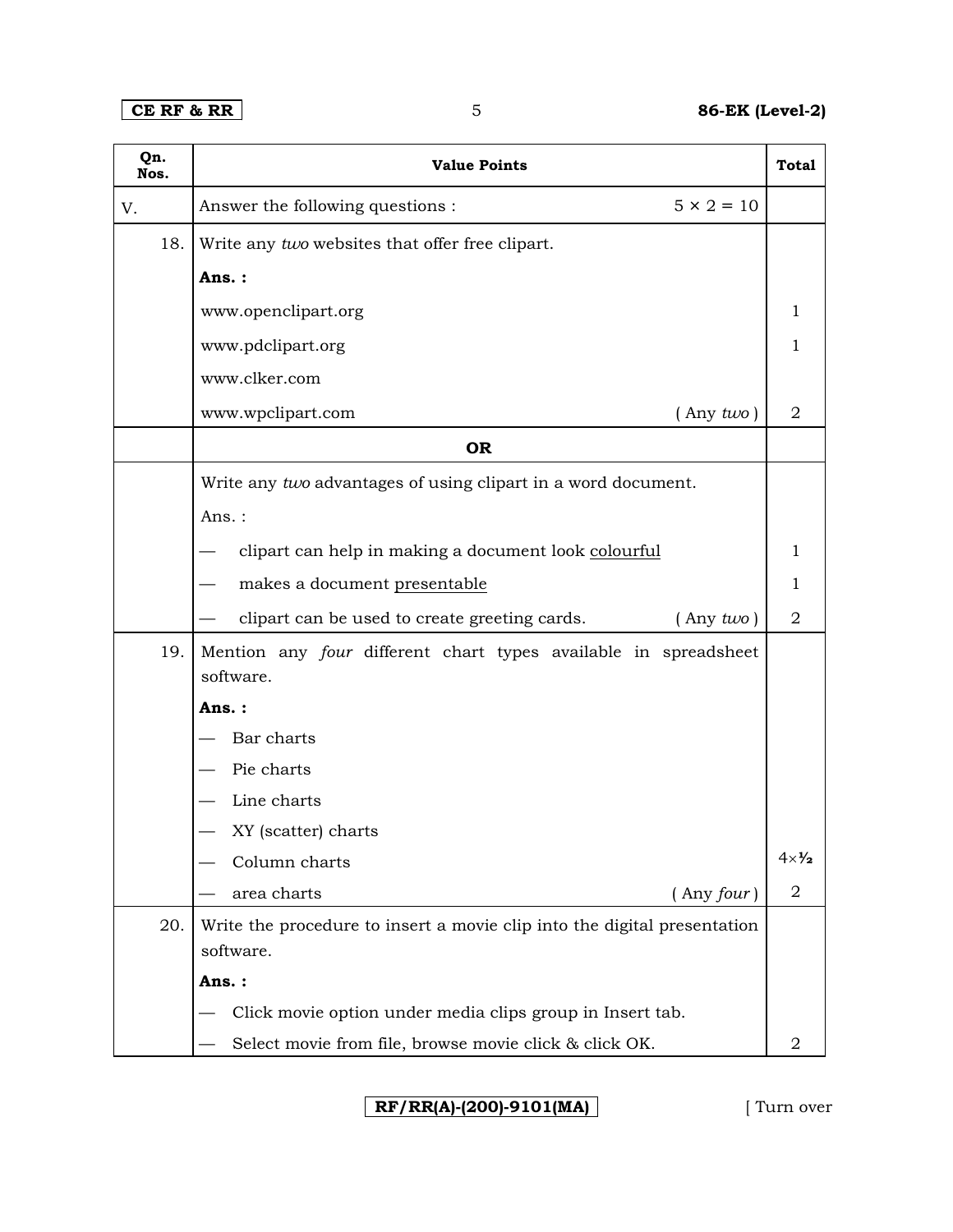| Qn.<br>Nos. | <b>Value Points</b><br>Total                                                                                    |                          |   |  |  |  |
|-------------|-----------------------------------------------------------------------------------------------------------------|--------------------------|---|--|--|--|
| 21.         | Explain the procedure to share a calendar using calendar software.                                              |                          |   |  |  |  |
|             | Ans.:                                                                                                           |                          |   |  |  |  |
|             | Click on publish calendar available in the navigation pane.                                                     |                          |   |  |  |  |
|             | Click Finish                                                                                                    |                          |   |  |  |  |
|             | After specifying necessary details like giving range, click OK.                                                 |                          | 2 |  |  |  |
|             | <b>OR</b>                                                                                                       |                          |   |  |  |  |
|             | Explain the procedure to print a calendar in calendar software.                                                 |                          |   |  |  |  |
|             | Ans.:                                                                                                           |                          |   |  |  |  |
|             | To print calendar :                                                                                             |                          |   |  |  |  |
|             | Go to file $\rightarrow$ Print                                                                                  | 1                        |   |  |  |  |
|             | Select the range of the calendar by specifying dates                                                            | $\frac{1}{2}$            |   |  |  |  |
|             | Select OK.                                                                                                      | $\frac{1}{2}$            | 2 |  |  |  |
| 22.         | What is Data Definition Language (DDL) in database ? Write common<br>Data Definition Language (DDL) statements. |                          |   |  |  |  |
|             | Ans.:                                                                                                           |                          |   |  |  |  |
|             | DDL defines the different structures in a database.                                                             | 1                        |   |  |  |  |
|             | The standard DDL statements are CREATE, ALTER and DROP.                                                         | 1                        | 2 |  |  |  |
| VI.         | $4 \times 3 = 12$<br>Answer the following questions :                                                           |                          |   |  |  |  |
| 23.         | List any six word wrapping options available in a word processing<br>software.                                  |                          |   |  |  |  |
|             | : Ans.                                                                                                          |                          |   |  |  |  |
|             | In Line with Text                                                                                               |                          |   |  |  |  |
|             | Square                                                                                                          |                          |   |  |  |  |
|             | Tight                                                                                                           |                          |   |  |  |  |
|             | Through                                                                                                         |                          |   |  |  |  |
|             | Top and Bottom                                                                                                  |                          |   |  |  |  |
|             | <b>Behind Text</b>                                                                                              |                          |   |  |  |  |
|             | $($ Any six $)$<br>In front of text.                                                                            | $6 \times \frac{1}{2}$ = | 3 |  |  |  |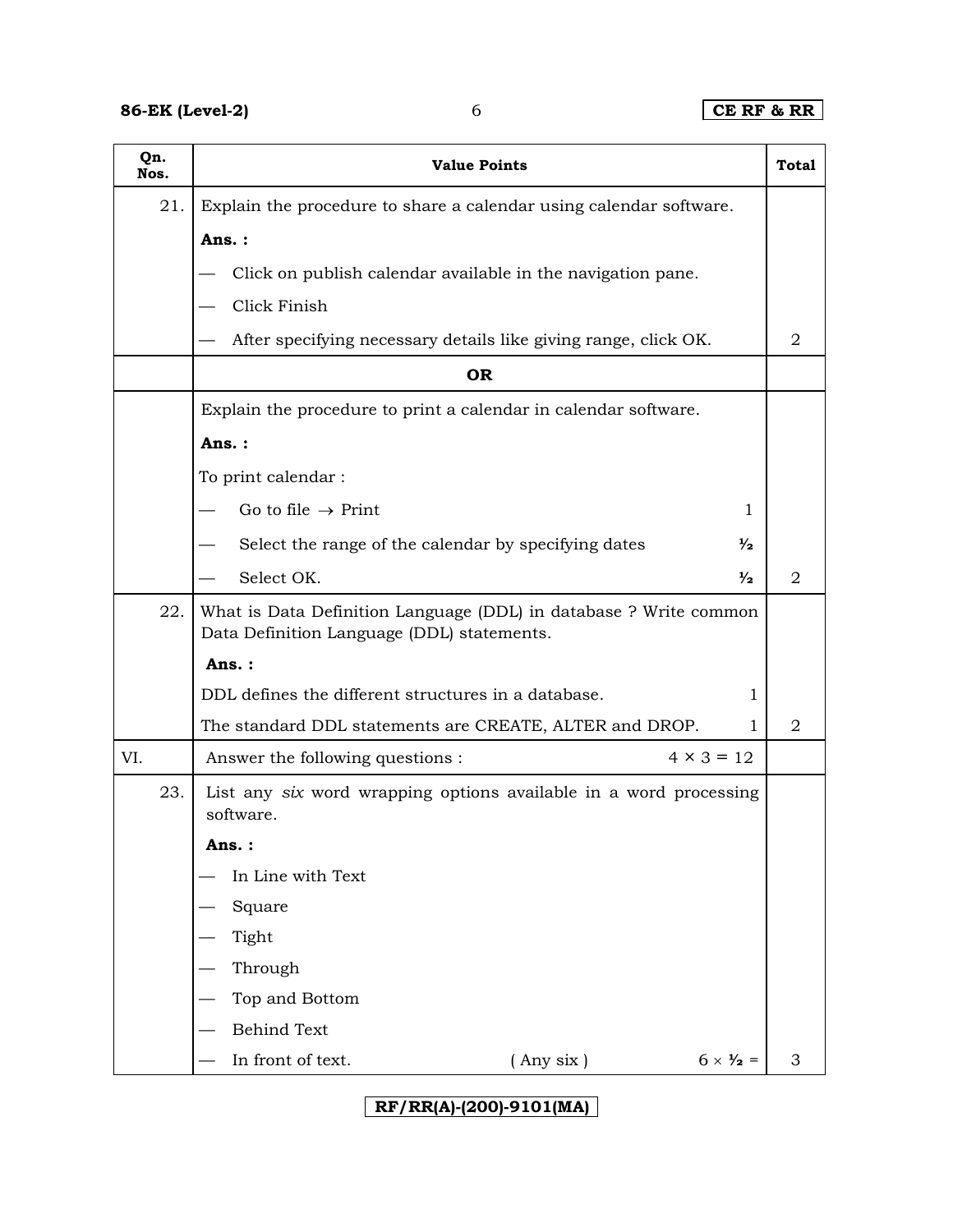| Qn.<br>Nos. | <b>Value Points</b>                                                                                                            | Total |  |  |  |
|-------------|--------------------------------------------------------------------------------------------------------------------------------|-------|--|--|--|
| 24.         | Mention any six useful tips to make effective presentation using                                                               |       |  |  |  |
|             | presentation software.                                                                                                         |       |  |  |  |
|             | Ans.:                                                                                                                          |       |  |  |  |
|             | Know your topic                                                                                                                |       |  |  |  |
|             | Use key phrases about your topic                                                                                               |       |  |  |  |
|             | Avoid too much text on each slide                                                                                              |       |  |  |  |
|             | Limit the number of slides                                                                                                     |       |  |  |  |
|             | Plan the layout of your slide                                                                                                  |       |  |  |  |
|             | Avoid fancy fonts                                                                                                              |       |  |  |  |
|             | Use contrasting colours for text and background                                                                                |       |  |  |  |
|             | Review the presentation 2-3 times                                                                                              |       |  |  |  |
|             | Use animation & transition where it is necessary or sparingly.                                                                 |       |  |  |  |
|             | $6 \times \frac{1}{2} =$<br>$($ Any $six)$                                                                                     | 3     |  |  |  |
|             | <b>OR</b>                                                                                                                      |       |  |  |  |
|             | Mention two ways to insert a table in presentation and explain any<br>one of these procedures to insert table in presentation. |       |  |  |  |
|             | Ans.:                                                                                                                          |       |  |  |  |
|             | Using Insert Tab<br>1                                                                                                          |       |  |  |  |
|             | Using title and content option.                                                                                                |       |  |  |  |
|             | click on Table option under Tables group in Insert tab.<br>(i)                                                                 |       |  |  |  |
|             | You can also specify the number of rows and columns in insert                                                                  |       |  |  |  |
|             | table option.<br>2                                                                                                             |       |  |  |  |
|             | On the slide by clicking the table icon <b>HH</b> available within the<br>(iii)<br>layout.                                     |       |  |  |  |
|             | Enter the values for number of columns & rows available in                                                                     |       |  |  |  |
|             | number of columns & number of rows fields.                                                                                     |       |  |  |  |
|             | (Any one method can be explained)                                                                                              | 3     |  |  |  |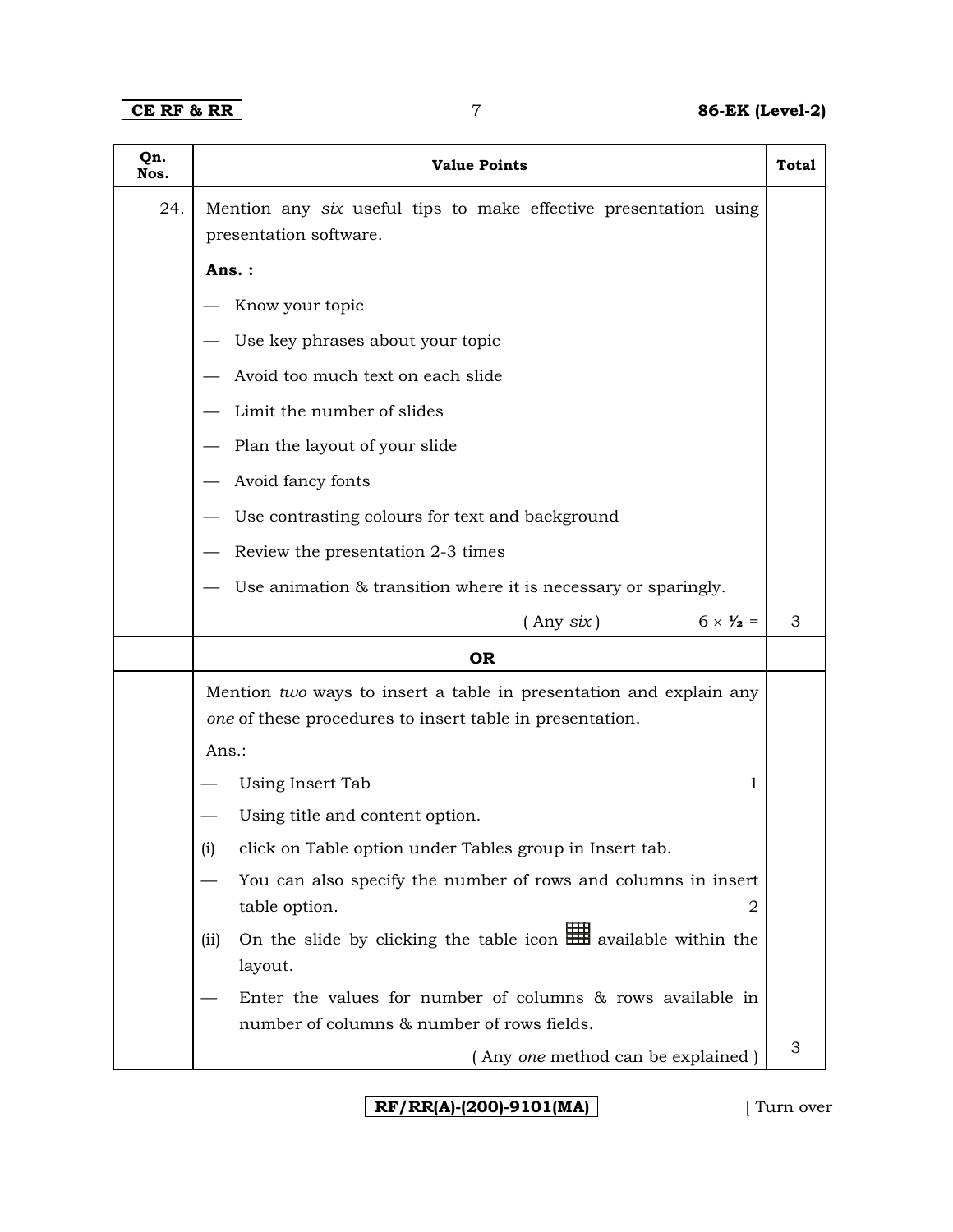| Qn.<br>Nos. | <b>Value Points</b><br><b>Total</b>                                                    |   |  |  |  |  |
|-------------|----------------------------------------------------------------------------------------|---|--|--|--|--|
| 25.         | List two ways to schedule an appointment in calender software and<br>explain them.     |   |  |  |  |  |
|             | Ans.:                                                                                  |   |  |  |  |  |
|             | Two ways:                                                                              |   |  |  |  |  |
|             | — Using menu bar                                                                       |   |  |  |  |  |
|             | - Using calendar view.<br>1                                                            |   |  |  |  |  |
|             | Using menu bar:                                                                        |   |  |  |  |  |
|             | File $\rightarrow$ new $\rightarrow$ appointment                                       |   |  |  |  |  |
|             | Using calendar view : right click on calendar $\rightarrow$<br>new<br>appointment<br>2 | 3 |  |  |  |  |
| 26.         | Mention any six datat ypes available in numeric data types.                            |   |  |  |  |  |
|             | Ans.:                                                                                  |   |  |  |  |  |
|             | <b>BOOLEAN</b>                                                                         |   |  |  |  |  |
|             | <b>TINYINT</b>                                                                         |   |  |  |  |  |
|             | <b>SMALLINT</b>                                                                        |   |  |  |  |  |
|             | <b>INTEGER</b>                                                                         |   |  |  |  |  |
|             | <b>BIGINT</b>                                                                          |   |  |  |  |  |
|             | <b>NUMERIC</b>                                                                         |   |  |  |  |  |
|             | <b>DECIMAL</b><br><b>REAL</b>                                                          |   |  |  |  |  |
|             | <b>FLOAT</b>                                                                           |   |  |  |  |  |
|             | DOUBLE.<br>$($ Any $six)$<br>$6 \times \frac{1}{2}$ =                                  | 3 |  |  |  |  |
| VII.        | $2 \times 4 = 8$<br>Answer the following questions :                                   |   |  |  |  |  |
| 27.         |                                                                                        |   |  |  |  |  |
|             | Explain the procedure to use conditional formatting option in<br>spreadsheet software. |   |  |  |  |  |
|             | Ans.:                                                                                  |   |  |  |  |  |
|             | Select all the cells you want to format conditionally.                                 |   |  |  |  |  |
|             | Click on conditional formatting option available and styles group                      |   |  |  |  |  |
|             | in Home Tab.                                                                           |   |  |  |  |  |
|             | Click on Highlight Cells Rules option                                                  |   |  |  |  |  |
|             | You can select condition listed according to your needs.                               |   |  |  |  |  |
|             | For example : "Greater Than"                                                           |   |  |  |  |  |
|             | Mention value and select colour & format for a cell.                                   |   |  |  |  |  |
|             | Click OK.                                                                              | 4 |  |  |  |  |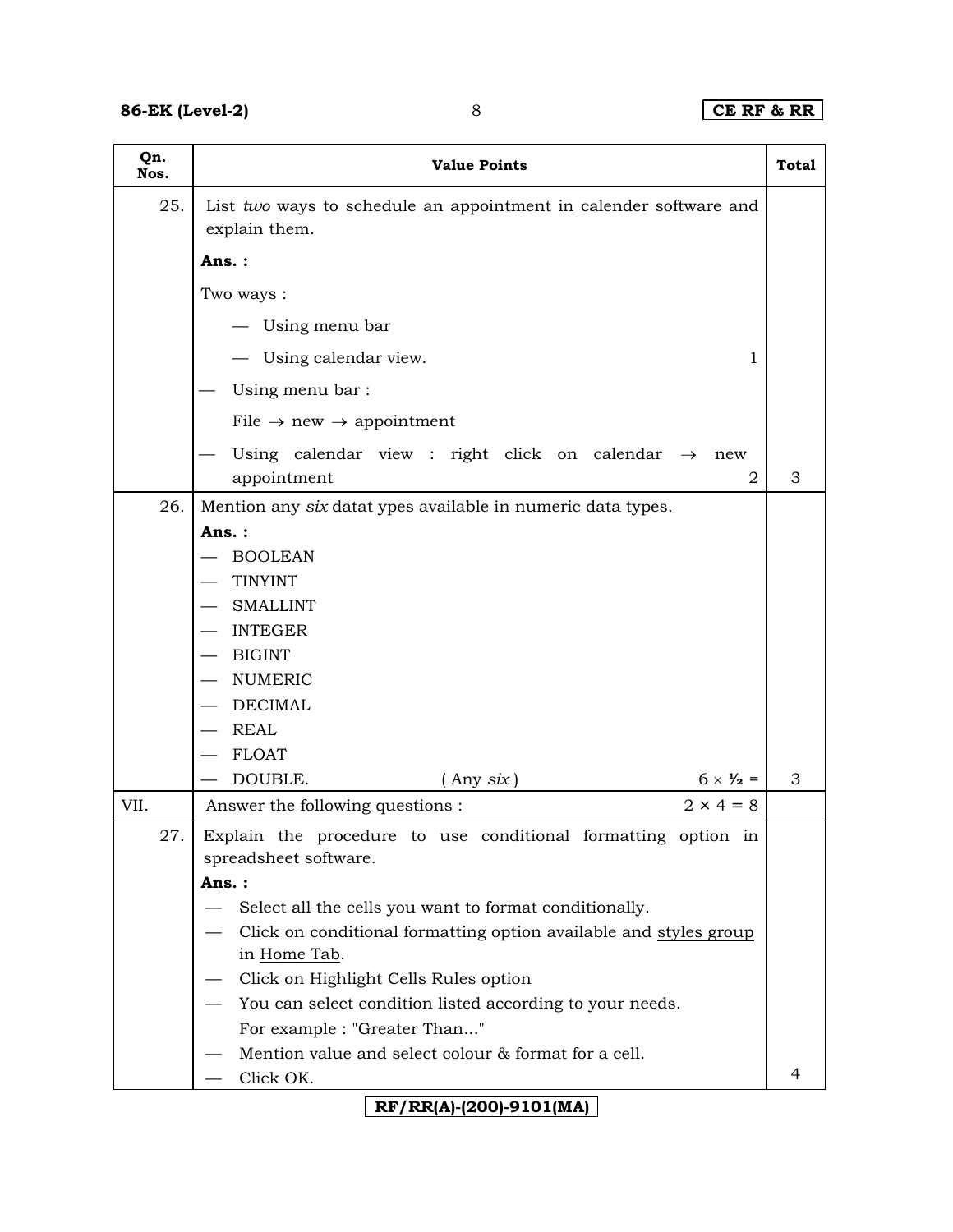| Qn.<br>Nos. |                           | <b>Value Points</b>                                                                                                            | <b>Total</b> |  |  |  |
|-------------|---------------------------|--------------------------------------------------------------------------------------------------------------------------------|--------------|--|--|--|
| 28.         |                           | With reference to the database, write the syntax for the following                                                             |              |  |  |  |
|             | queries with an example : |                                                                                                                                |              |  |  |  |
|             | (i)                       | <b>SELECT</b><br><b>INSERT</b><br>(ii)                                                                                         |              |  |  |  |
|             | Ans.:                     |                                                                                                                                |              |  |  |  |
|             | (i)                       | SELECT : Select * From Table name;<br>$\overline{2}$                                                                           |              |  |  |  |
|             |                           | $(1 + 1) = 2$<br>Ex. SELECT * FROM SDetails;                                                                                   |              |  |  |  |
|             | (iii)                     | <b>INSERT:</b>                                                                                                                 |              |  |  |  |
|             |                           | INSERT INTO table (colum1, colum2)                                                                                             |              |  |  |  |
|             |                           | VALUES (value1, value2)                                                                                                        |              |  |  |  |
|             |                           | Ex. insert into SDetails ("ID", "NAME")<br>2                                                                                   |              |  |  |  |
|             |                           | Values ("8", "Any name");<br>$(1 + 1) = 2$                                                                                     | 4            |  |  |  |
|             |                           | <b>OR</b>                                                                                                                      |              |  |  |  |
|             |                           | Write brief notes on the following related to database :                                                                       |              |  |  |  |
|             | (i)                       | Tuples<br>Primary key<br>(ii)                                                                                                  |              |  |  |  |
|             | (iii)                     | Foreign key<br>Fields.<br>(iv)                                                                                                 |              |  |  |  |
|             | Ans.:                     |                                                                                                                                |              |  |  |  |
|             | (i)                       | Tuples:                                                                                                                        |              |  |  |  |
|             |                           | A row also called a record or tuple, represents a single, data<br>item in a table.<br>1                                        |              |  |  |  |
|             | (iii)                     | Primary Key:                                                                                                                   |              |  |  |  |
|             |                           | A primary key is a unique value that identifies a row in a table.<br>There should be one primary key for single table.<br>1    |              |  |  |  |
|             | (iii)                     | Foreign key:                                                                                                                   |              |  |  |  |
|             |                           | Identifies a column or set of columns in one table that refers to<br>a column or set of columns in another table.              |              |  |  |  |
|             | (iv)                      | Fields:                                                                                                                        |              |  |  |  |
|             |                           | Field or column is a set of data values of a particular simple<br>type, one for each row of the table. The column provides the |              |  |  |  |
|             |                           | structure of a database.                                                                                                       | 4            |  |  |  |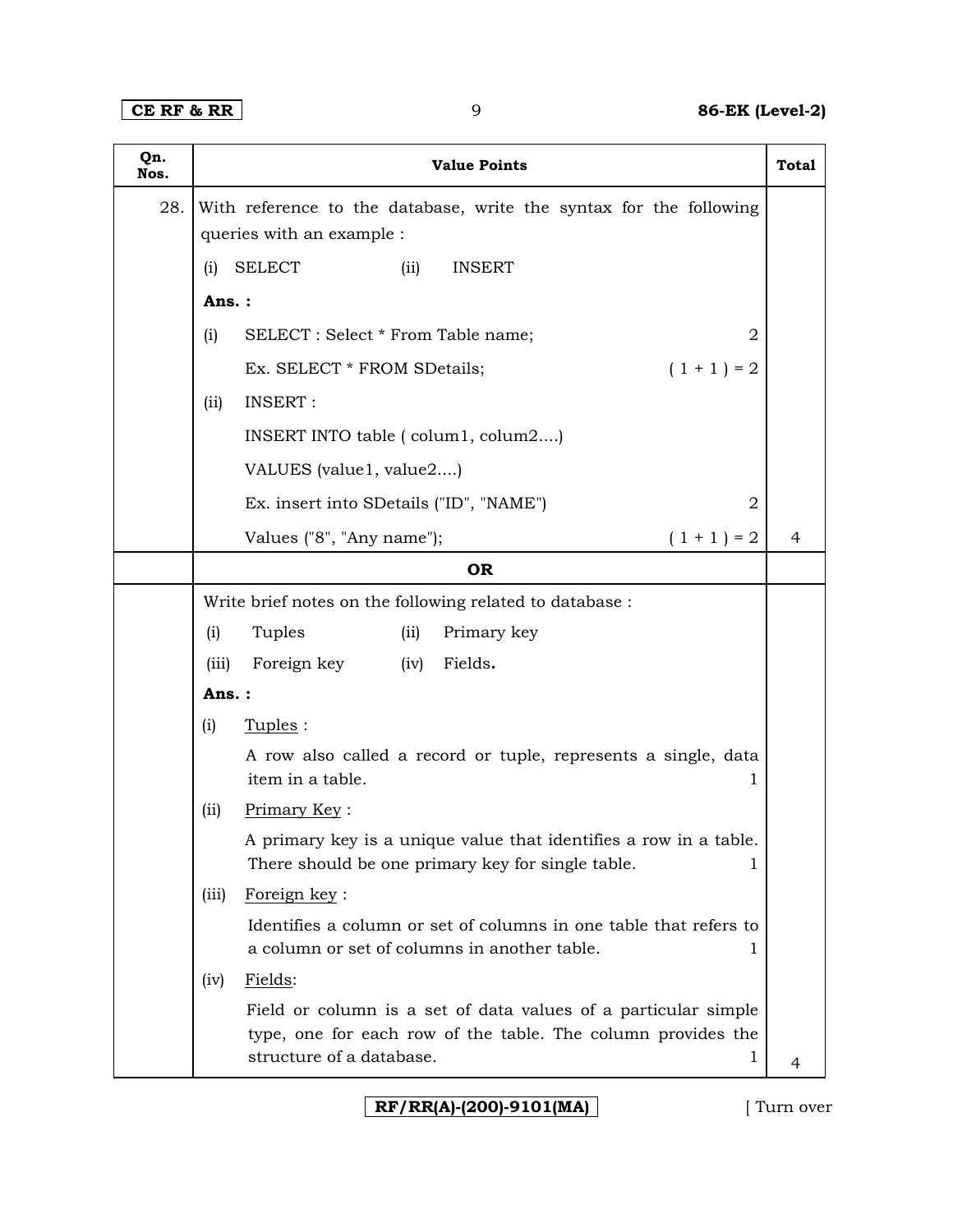| Qn.<br>Nos. | <b>Value Points</b>                                                                                                                                                                                                           |              |  |  |  |
|-------------|-------------------------------------------------------------------------------------------------------------------------------------------------------------------------------------------------------------------------------|--------------|--|--|--|
|             | <b>SECTION - B</b>                                                                                                                                                                                                            |              |  |  |  |
| I.          | Four alternatives are given for each of the following questions /<br>incomplete statements. Choose the correct alternative and write the<br>complete answer along with its question number and alphabet :<br>$3 \times 1 = 3$ |              |  |  |  |
| 29.         | Identify an article in the following :                                                                                                                                                                                        |              |  |  |  |
|             | beside<br>(A)                                                                                                                                                                                                                 |              |  |  |  |
|             | (B)<br>at                                                                                                                                                                                                                     |              |  |  |  |
|             | (C)<br>an                                                                                                                                                                                                                     |              |  |  |  |
|             | (D)<br>and                                                                                                                                                                                                                    |              |  |  |  |
|             | <b>Ans.</b> : $(C)$ — an                                                                                                                                                                                                      | 1            |  |  |  |
| 30.         | Find the sentence that is in passive voice :                                                                                                                                                                                  |              |  |  |  |
|             | The document had to be revised by Ravi<br>(A)                                                                                                                                                                                 |              |  |  |  |
|             | Ravi has to revise this document<br>(B)                                                                                                                                                                                       |              |  |  |  |
|             | Ravi will revise this document<br>(C)                                                                                                                                                                                         |              |  |  |  |
|             | Ravi is revising this document<br>(D)                                                                                                                                                                                         |              |  |  |  |
|             | <b>Ans.</b> : $(A)$ – The document had to be revised by Ravi                                                                                                                                                                  | 1            |  |  |  |
| 31.         | A word that links a noun or pronoun to other words in a sentence is                                                                                                                                                           |              |  |  |  |
|             | article<br>(A)<br>(B)<br>connector                                                                                                                                                                                            |              |  |  |  |
|             | (C)<br>conjunction<br>(D) preposition                                                                                                                                                                                         |              |  |  |  |
|             | <b>Ans</b> : $(D)$ — preposition                                                                                                                                                                                              | $\mathbf{1}$ |  |  |  |
| II.         | Fill in the blank with suitable word given in the brackets :                                                                                                                                                                  |              |  |  |  |
| 32.         | A document which is a summary of your skills, education and work<br>experience is<br>(resume, job accepting letter)                                                                                                           |              |  |  |  |
|             | Ans.:                                                                                                                                                                                                                         |              |  |  |  |
|             | resume                                                                                                                                                                                                                        | 1            |  |  |  |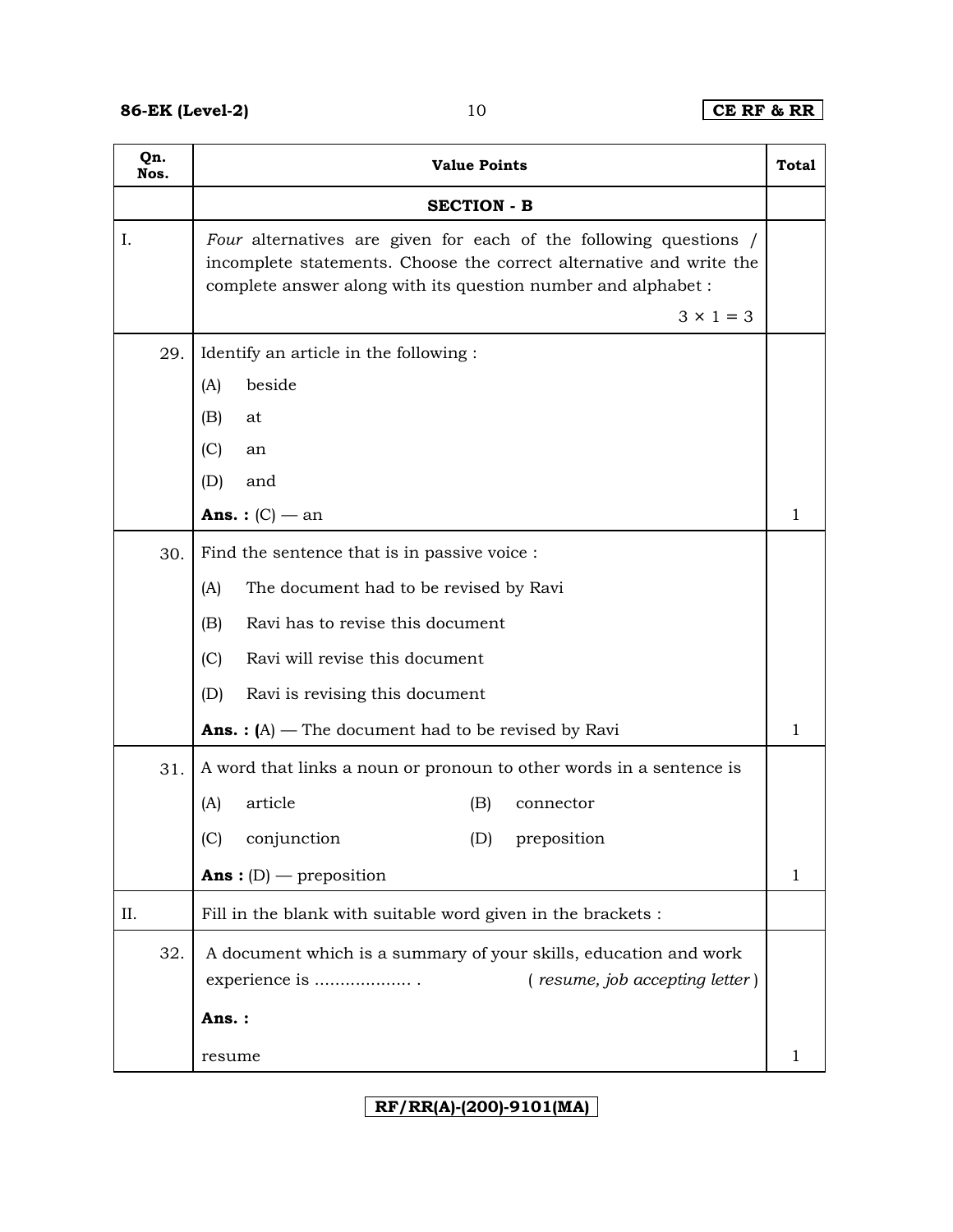## **CE RF & RR** 11 **86-EK (Level-2)**

| Qn.<br>Nos. | <b>Value Points</b><br><b>Total</b>                                           |                |  |  |  |
|-------------|-------------------------------------------------------------------------------|----------------|--|--|--|
| III.        | Answer the following question :<br>$\overline{2}$                             |                |  |  |  |
| 33.         | Mention any four terms and phrases for giving directions.                     |                |  |  |  |
|             | Ans.:                                                                         |                |  |  |  |
|             | ❖<br>Intersection                                                             |                |  |  |  |
|             | Fork<br>❖                                                                     |                |  |  |  |
|             | U-turn<br>❖                                                                   |                |  |  |  |
|             | ❖<br>Turn left/right                                                          |                |  |  |  |
|             | Landmark<br>❖                                                                 |                |  |  |  |
|             | ❖<br>Across the street                                                        |                |  |  |  |
|             | Next to<br>❖                                                                  |                |  |  |  |
|             | ❖<br>Go straight down                                                         |                |  |  |  |
|             | ❖<br>Take fist/second road on left/right.                                     |                |  |  |  |
|             | $4 \times \frac{1}{2} =$<br>$($ Any $four)$                                   | $\overline{2}$ |  |  |  |
| IV.         | $4 \times 1 = 4$<br>Answer the following questions :                          |                |  |  |  |
| 34.         | Fill in the blanks with the appropriate word given in the brackets.           |                |  |  |  |
|             | We must reach the airport on time or else  will miss the<br>i)                |                |  |  |  |
|             | flight.<br>(we, us)                                                           |                |  |  |  |
|             | The jeweler's store is right next  the bus stop. (for, to)<br>$\overline{11}$ |                |  |  |  |
|             | Oh! I think that's my bus  that red truck.<br>iii)                            |                |  |  |  |
|             | (behind, over)                                                                |                |  |  |  |
|             | Walk  you reach the traffic point.<br>(iill, before)<br>iv)                   |                |  |  |  |
|             | <b>OR</b>                                                                     |                |  |  |  |
|             | I  moved to a new house.<br>( recently, daily)<br>i)                          |                |  |  |  |
|             | ii)<br>Now I, live  in the heart of Delhi.                                    |                |  |  |  |
|             | (comfortable, comfortably)                                                    |                |  |  |  |
|             | My house is a  two bedroom flat in Ashoknagar.<br>$\overline{111}$            |                |  |  |  |
|             | (spaceful, spacious)                                                          |                |  |  |  |
|             | I live here with my friend Manish.<br>( best, better)<br>iv)                  |                |  |  |  |
|             | Ans.:                                                                         |                |  |  |  |
|             | i)<br>1<br>we                                                                 |                |  |  |  |
|             | $\overline{11}$<br>1                                                          |                |  |  |  |
|             | to                                                                            |                |  |  |  |
|             | behind<br>iii)<br>1                                                           |                |  |  |  |
|             | till<br>iv)<br>1                                                              | 4              |  |  |  |
|             | <b>OR</b>                                                                     |                |  |  |  |